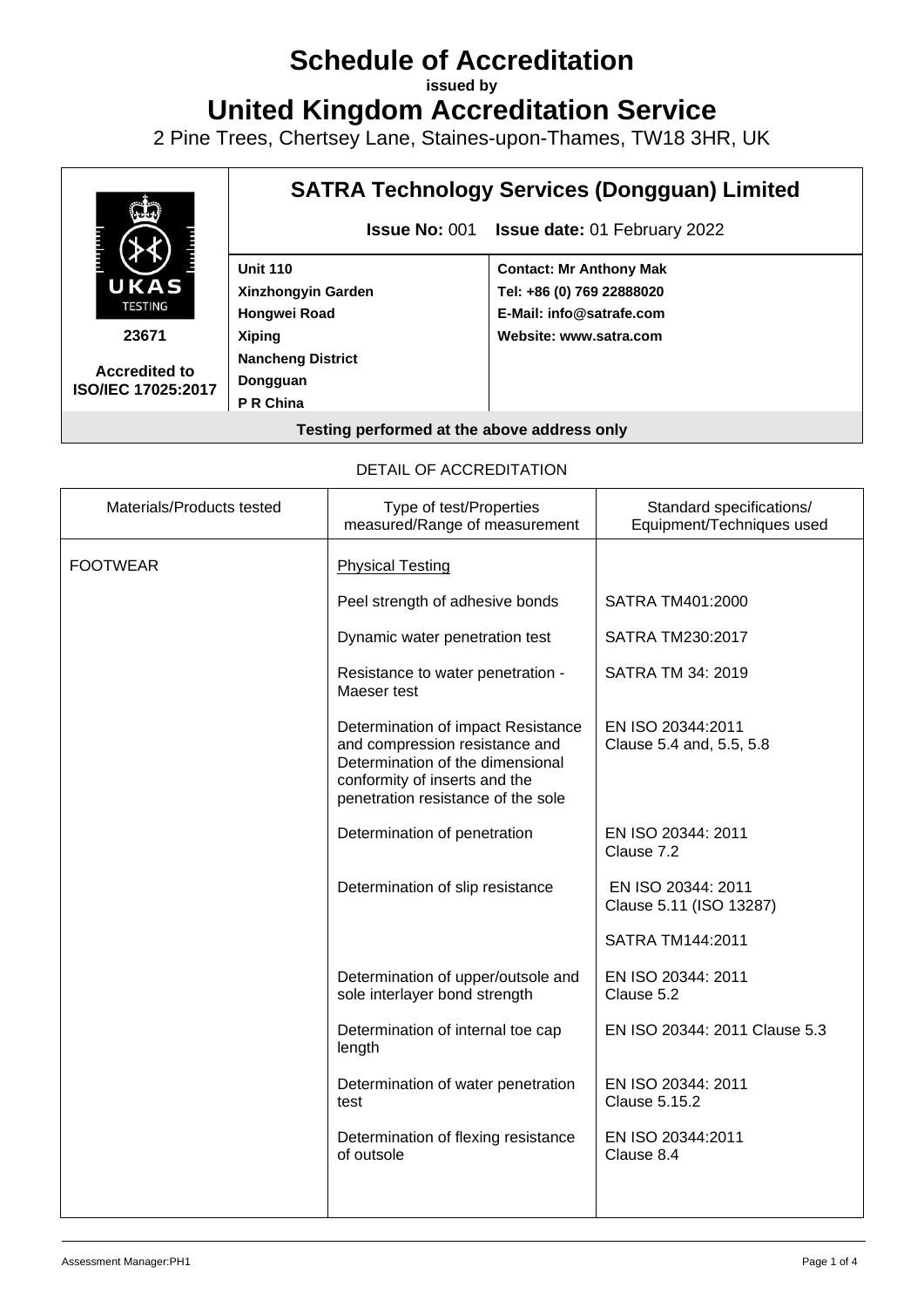

#### **Schedule of Accreditation issued by United Kingdom Accreditation Service**

2 Pine Trees, Chertsey Lane, Staines -upon -Thames, TW18 3HR, UK

## **SATRA Technology Services (Dongguan) Limited**

**23671 Accredited to ISO/IEC 17025:2017**

**Issue No:** 001 **Issue date:** 01 February 2022

#### **Testing performed at main address only**

| Materials/Products tested | Type of test/Properties<br>measured/Range of measurement             | Standard specifications/<br>Equipment/Techniques used                                                                      |
|---------------------------|----------------------------------------------------------------------|----------------------------------------------------------------------------------------------------------------------------|
| FOOTWEAR (cont'd)         | Physical Testing (cont'd)                                            |                                                                                                                            |
|                           | Determination of upper thickness                                     | EN ISO 20344:2011<br>Clause 6.1<br>ISO 23529:2010<br>Clause 7.1 (withdrawn)<br>ISO 23529:2016                              |
|                           | Measurement of the height of the<br>upper                            | EN ISO 20344:2011<br>Clause 6.2                                                                                            |
|                           | Determination of tear strength of<br>upper, lining or tongue         | EN ISO 20344: 2011<br>Clause 6.3<br>ISO 3377-2:2016<br>ISO 4674-1:2003 Method B<br>(withdrawn)<br>ISO 4764-1:2016 Method B |
|                           | Determination of water vapour<br>permeability                        | EN ISO 20344: 2011<br>Clause 6.6                                                                                           |
|                           |                                                                      | SATRA TM 172: 1993                                                                                                         |
|                           | Determination of water vapour<br>absorption                          | EN ISO 20344: 2011<br>Clause 6.7                                                                                           |
|                           |                                                                      | SATRA TM 178: 2001                                                                                                         |
|                           | Determination of water vapour<br>coefficient                         | EN ISO 20344: 2011<br>Clause 6.8                                                                                           |
|                           | Determination of the abrasion<br>resistance of lining and insock     | EN ISO 20344: 2011 Clause 6.12                                                                                             |
|                           | Determination of water penetration<br>and water absorption for upper | EN ISO 20344: 2011<br>Clause 6.13                                                                                          |
|                           | Resistance to water penetration -<br>Penetrometer test               | SATRA TM171:2017                                                                                                           |
|                           | Determination of resistance of<br>upper to cutting                   | EN ISO 20344: 2011 Clause 6.14                                                                                             |
|                           | Determination of outsole abrasion<br>resistance                      | EN ISO 20344: 2011 Clause 8.3                                                                                              |
|                           |                                                                      | ISO 4649:2010 (withdrawn)<br>ISO 4649:2017                                                                                 |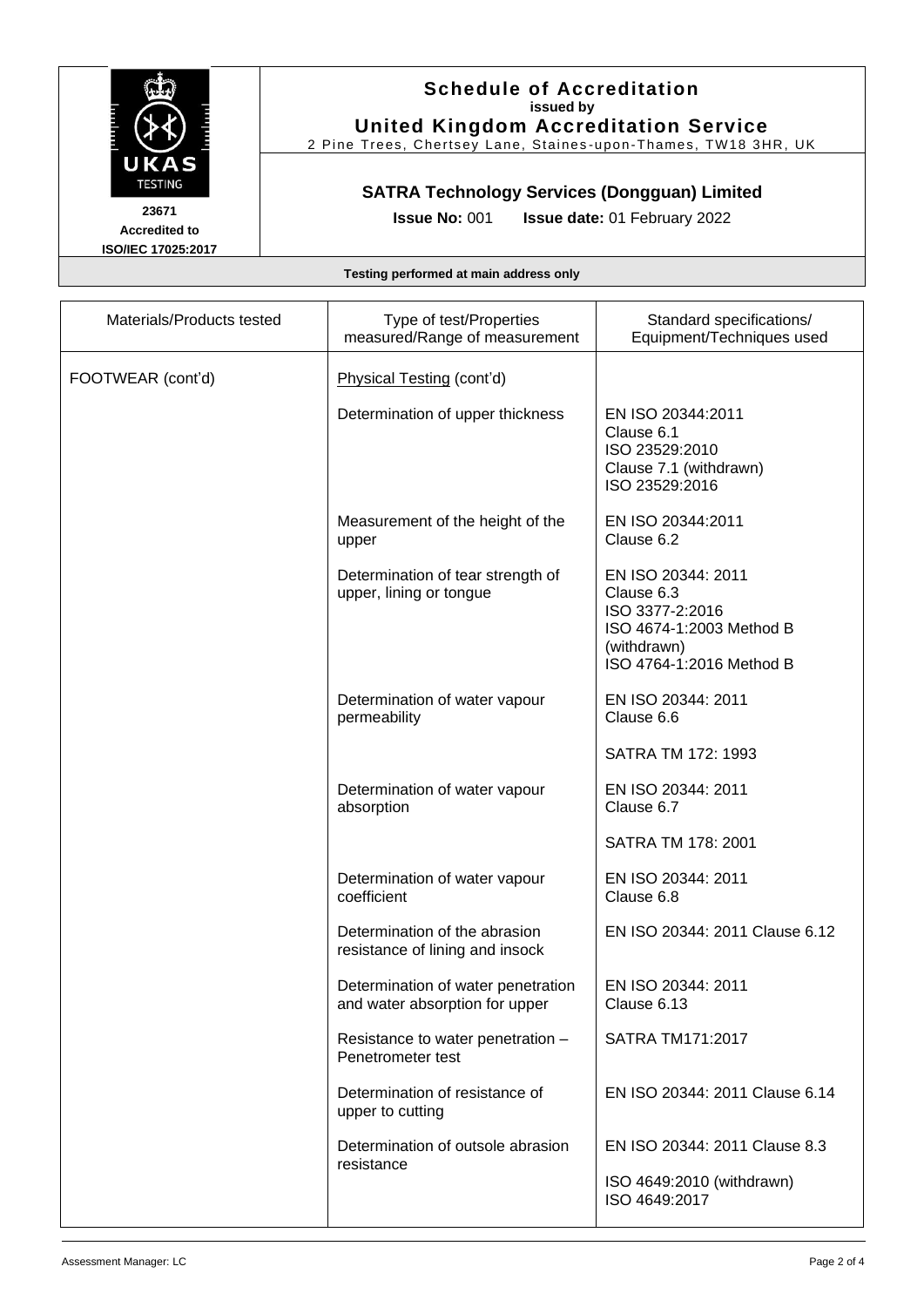

### **Schedule of Accreditation issued by United Kingdom Accreditation Service**

2 Pine Trees, Chertsey Lane, Staines -upon -Thames, TW18 3HR, UK

## **SATRA Technology Services (Dongguan) Limited**

**23671 Accredited to ISO/IEC 17025:2017**

**Issue No:** 001 **Issue date:** 01 February 2022

#### **Testing performed at main address only**

| Materials/Products tested | Type of test/Properties<br>measured/Range of measurement                                                                                                         | Standard specifications/<br>Equipment/Techniques used                                                                         |
|---------------------------|------------------------------------------------------------------------------------------------------------------------------------------------------------------|-------------------------------------------------------------------------------------------------------------------------------|
| FOOTWEAR (cont'd)         | Physical Testing (cont'd)                                                                                                                                        |                                                                                                                               |
|                           | Density of materials by volume<br>displacement                                                                                                                   | SATRA TM134: 1998 (2010)                                                                                                      |
|                           | Determination of insulation against<br>heat                                                                                                                      | EN ISO 20344:2011 Clause 5.12                                                                                                 |
|                           | Determination of insulation against<br>cold                                                                                                                      | EN ISO 20344:2011 Clause 5.13                                                                                                 |
| <b>GLOVES</b>             | <b>Physical Testing</b>                                                                                                                                          |                                                                                                                               |
|                           | Abrasion resistance, blade cut<br>resistance, tear resistance, impact<br>cut, puncture resistance,<br>dimensions and dexterity                                   | EN 388:2016 +A1 2018<br>EN ISO 13997:1999<br>EN 13594:2016 Clause 6.9                                                         |
|                           | Determination of hand and glove<br>measurement and dimensions and<br>Determination of gloved finger<br>dexterity<br>Determintion of resistance to<br>penetration | EN 420:2003+A1:2009 Clauses 6.1<br>and $6.2$<br>EN ISO 21420:2020 Clause 5.1<br>EN ISO 21420:2020 Clause 5.2<br>EN 374-2:2019 |
| FOOT AND LEG PROTECTORS   | <b>Physical Testing</b>                                                                                                                                          |                                                                                                                               |
|                           | Determination of impact resistance<br>and compression resistance                                                                                                 | EN 12568:2010 (withdrawn)<br>Clauses 5.2.2 & 5.2.3                                                                            |
| PLASTICS AND RUBBER       | <b>Physical Testing</b>                                                                                                                                          |                                                                                                                               |
|                           | Abrasion resistance - rotating drum<br>method                                                                                                                    | SATRA TM174:2016                                                                                                              |
|                           | Resistance to crack initiation and<br>growth - belt flex method                                                                                                  | SATRA TM133:2017                                                                                                              |
|                           |                                                                                                                                                                  |                                                                                                                               |
|                           |                                                                                                                                                                  |                                                                                                                               |
|                           |                                                                                                                                                                  |                                                                                                                               |